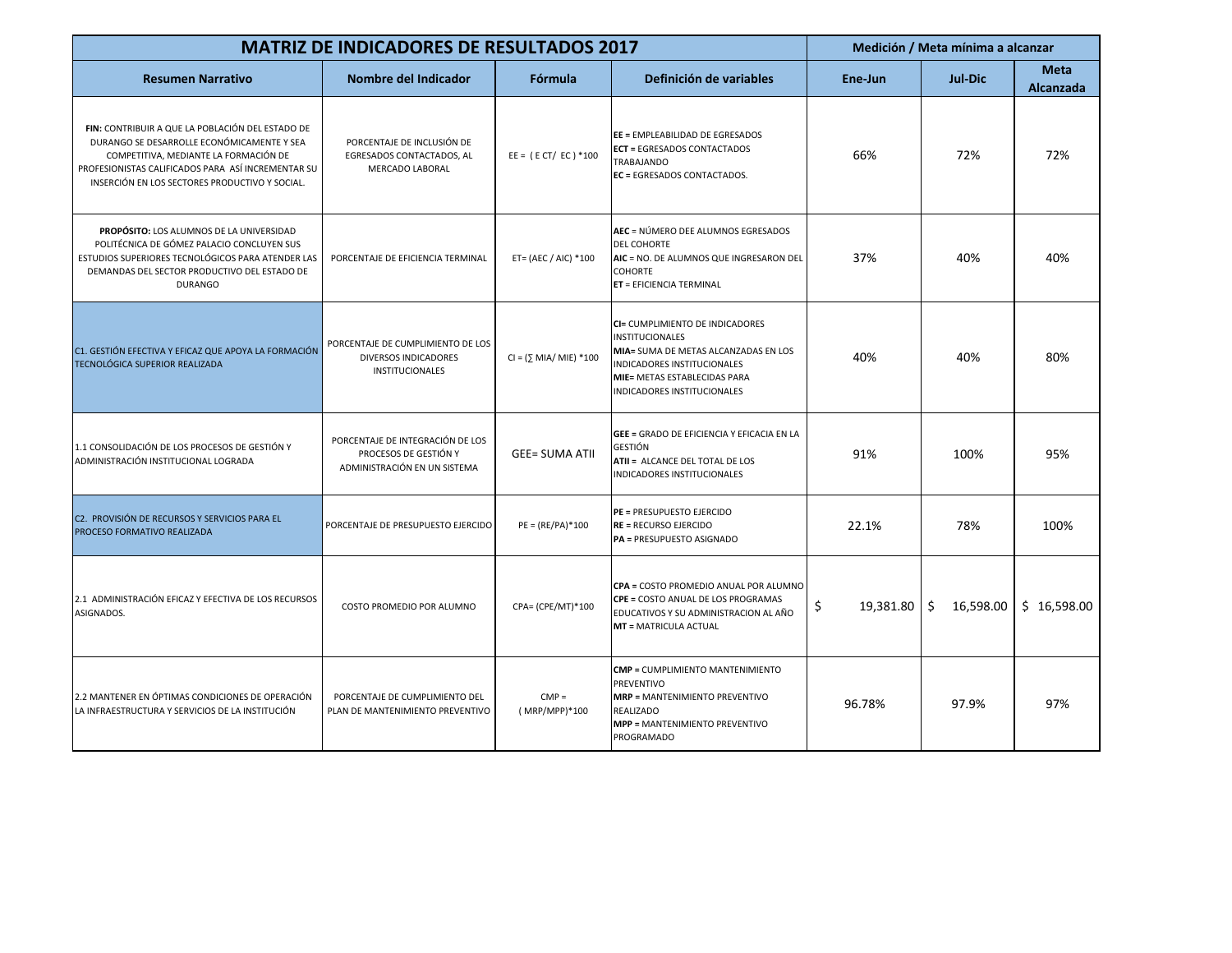| <b>MATRIZ DE INDICADORES DE RESULTADOS 2017</b>                                     |                                                                                             |                         |                                                                                                                                                                                                                                                               | Medición / Meta mínima a alcanzar |                |              |
|-------------------------------------------------------------------------------------|---------------------------------------------------------------------------------------------|-------------------------|---------------------------------------------------------------------------------------------------------------------------------------------------------------------------------------------------------------------------------------------------------------|-----------------------------------|----------------|--------------|
| <b>Resumen Narrativo</b>                                                            | Nombre del Indicador                                                                        | <b>Fórmula</b>          | Definición de variables                                                                                                                                                                                                                                       | Ene-Jun                           | <b>Jul-Dic</b> | M. Alcanzada |
| C3. SERVICIO EDUCATIVO INTEGRAL Y DE CALIDAD<br><b>PRESTADO</b>                     | PORCENTAJE GENERAL DE APROBACIÓN<br>CUATRIMESTRAL DE LOS ALUMNOS                            | $PC = (SUMA CA/MT)*100$ | PC = PROMEDIO DE CALIFICACIONES<br>CA = SUMA DE CALIFICACIONES OBTENIDAS<br>DEL TOTAL DE ALUMNOS Y DE TODAS LAS<br><b>MATERIAS</b><br><b>MT = MATRICULA TOTAL</b>                                                                                             | 85.8%                             | 83.6%          | 84%          |
| 3.1. PRESTAR FORMACIÓN PROFESIONAL DE CALIDAD                                       | PORCENTAJE DE RETENCIÓN DE<br><b>ALUMNOS</b>                                                | $RA = AR/AICA$          | RA = RETENCIÓN DE ALUMNOS<br>AR = ALUMNOS QUE SE REINSCRIBEN<br>AICA = ALUMNOS INSCRITOS EN EL<br><b>CUATRIMESTRE ANTERIOR</b>                                                                                                                                | 91%                               | 87%            | 89%          |
| 3.2. APOYO AL ESTUDIANTE HASTA SU EGRESO                                            | GRADO DE SATISFACCIÓN DEL ALUMNO<br>CON RESPECTO A LOS SERVICIOS<br><b>EDUCATIVOS</b>       | $SSE = ESE/MT$          | SSE = SATISFACCION DEL SERVICIO EDUCATIVO<br><b>ESE = EVALUACIÓN TOTAL DEL SERVICIO</b><br><b>EDUCATIVO</b><br><b>MT = MATRICULA TOTAL</b>                                                                                                                    | 89%                               | 88%            | 89%          |
| 3.3. CRECIMIENTO EN LOS CUERPOS ACADÉMICOS LOGRADA                                  | LOGRO DE LA CLASIFICACIÓN DE UN<br><b>CUERPO ACADÉMICO</b>                                  | $CAEC = 1$              | CAEF = CUERPO ACADEMICO EN FORMACION                                                                                                                                                                                                                          | 0                                 | 1              | 1            |
| C4. VINCULACIÓN EFECTIVA CON LOS SECTORES<br>PRODUCTIVO, EDUCATIVO Y SOCIAL LOGRADA | NÚMERO DE CONVENIOS CON EL SECTOR<br>PRODUCTIVO Y SOCIAL, VIGENTES Y<br><b>EFECTIVOS</b>    | $TC = CE-CV+NC$         | TC = TOTAL DE CONVENIOS EFECTIVOS<br><b>CE = CONVENIOS EXISTENTES</b><br><b>CV = CONVENIOS VENCIDOS</b><br><b>NC</b> = NUEVOS CONVENIOS                                                                                                                       | 75                                | 24             | 99           |
| 4.1 SERVICIOS COMPLEMENTARIOS DE APOYO AL<br>ESTUDIANTE HASTA SU TITULACIÓN         | PORCENTAJE DE ALUMNOS SATISFECHOS<br>CON EL SERVICIO COMPLEMENTARIO                         | $SAS = (CAE/EE)*100$    | SAS = GRADO DE SATISFACCION CON<br>RESPECTO A LOS SERVICIOS<br><b>COMPLEMENTARIOS</b><br>CAE = SUMA DE CALIFICACIONES OBTENIDA EN<br>EVALUACION DE LOS SERVICIOS<br><b>COMPLEMENTARIOS</b><br>EE = ESTUDIANTES QUE PARTICIPAN EN LA<br>ENCUESTA DE EVALUACION | 91%                               | 83%            | 87%          |
| 4.2 PROMOCIÓN Y DIFUSIÓN                                                            | PORCENTAJE DE IMPACTOS EFECTIVOS<br>DE PROMOCIÓN Y DIFUSIÓN                                 | $IE = (IP/FV)100$       | <b>IE = IMPACTOS EFECTUADOS</b><br><b>IP = IMPACTOS PROGRAMADOS</b><br><b>FV = FICHAS VENDIDAS</b>                                                                                                                                                            | 71%                               | 63%            | 67%          |
| 4.3 PARTICIPACIÓN DE LOS ALUMNOS EN EL MEDIO SOCIAL,<br><b>CULTURAL Y DEPORTIVO</b> | NÚMERO DE ESTANCIAS, ESTADÍAS,<br>SERVICIO SOCIAL Y PROYECTOS<br>REALIZADOS POR LOS ALUMNOS | $ISS = SS+PE$           | <b>ISS = INTERACCIONES CON EL SECTOR SOCIAL</b><br><b>SS = SERVICIO SOCIAL REALIZADO</b><br>PE = PROYECTOS REALIZADOS                                                                                                                                         | 223                               | 943            | 1166         |